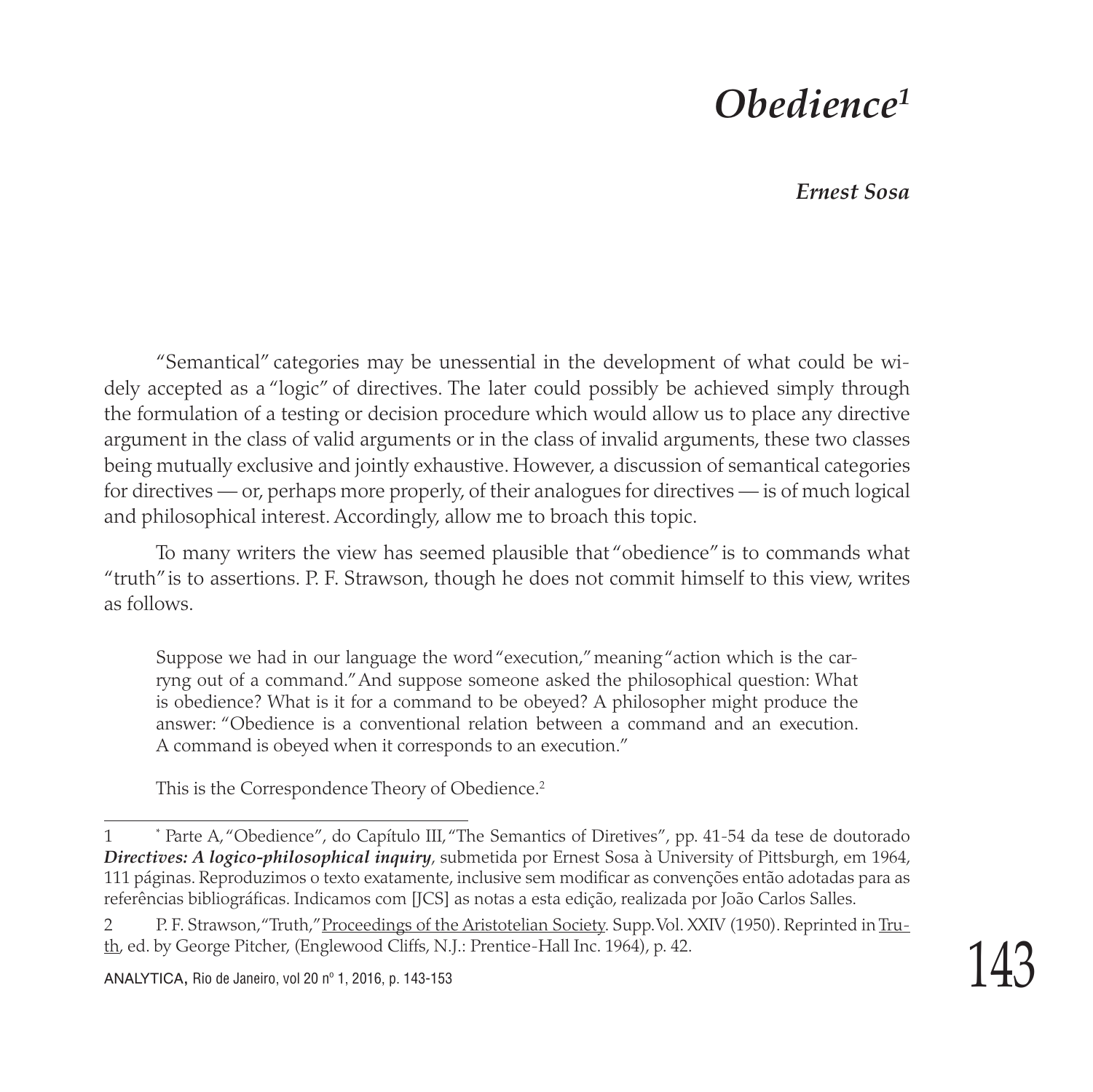

volume 20 número 1 2016

And, according to Mark Fisher,

... in terms of obedience values, which we can think of as analogous to truth-values, a command is valid if and only if it takes the obedience-value "obeyed" (referred to as O) for all assignments of the obedience values O and D (disobeyed) to its variables.

... the command Np is obeyed if and only if the command p is disobeyed (or, as I prefer to say, not obeyed, since disobeyed commands are not just commands which are not obeyed) ...3

In addition, P.T. Geach has written that,

... the contradictory of a command is itself a command, one that would be obeyed if and only if the original command were not obeyed.4

And, finally, according to Michael Dummett,

The sense of a statement is determined by knowing in what circumstances it is true and in what false. Likewise the sense of a command is determined by knowing what constitutes obedience to it and what disobedience.5

To use "obedience" in any easy and simple-minded way as the semantical analogue of "truth," for commands, is, however, a serious mistake, as I shall try to show below; though I wholeheartedly agree that it is a promising point of departure: indeed I myself use it as such in Chapter IV.6

Since the notion of obedience also has bearing on the philosophy of law and politics via a positivistic notion of laws as commands of the sovereign or of "society," after taking some pains

5 Michael Dummet, "Truth," Proceedings of the Aristotelian Society, Vol. LIX (1958-1959). Reprinted in Truth, ed. by George Pitcher, (Englewood Cliffs, N.J.: Prentice Hall Inc., 1964), pp. 100-101.



<sup>6</sup> Refere-se Sosa ao capítulo "The Logic of Directives", cujo conteúdo encontra-se publicado, no essencial, nos artigos "The Logic of Imperatives" (*Theoria* 32, 1966: 224-35) e "The Semantics of Imperatives" (*American Philosophical Quarterly* 4, 1967: 57-64), de acesso relativamente fácil [JCS].

<sup>3</sup> Mark Fisher, "A System of Deontic-Alethic Modal Logic," Mind, Vol. 71 (1962), p. 233.

<sup>4</sup> P. T. Geach, "Imperative Inference," Analysis, Vol. 23 (Supplement) Jan. 1963, p. 38.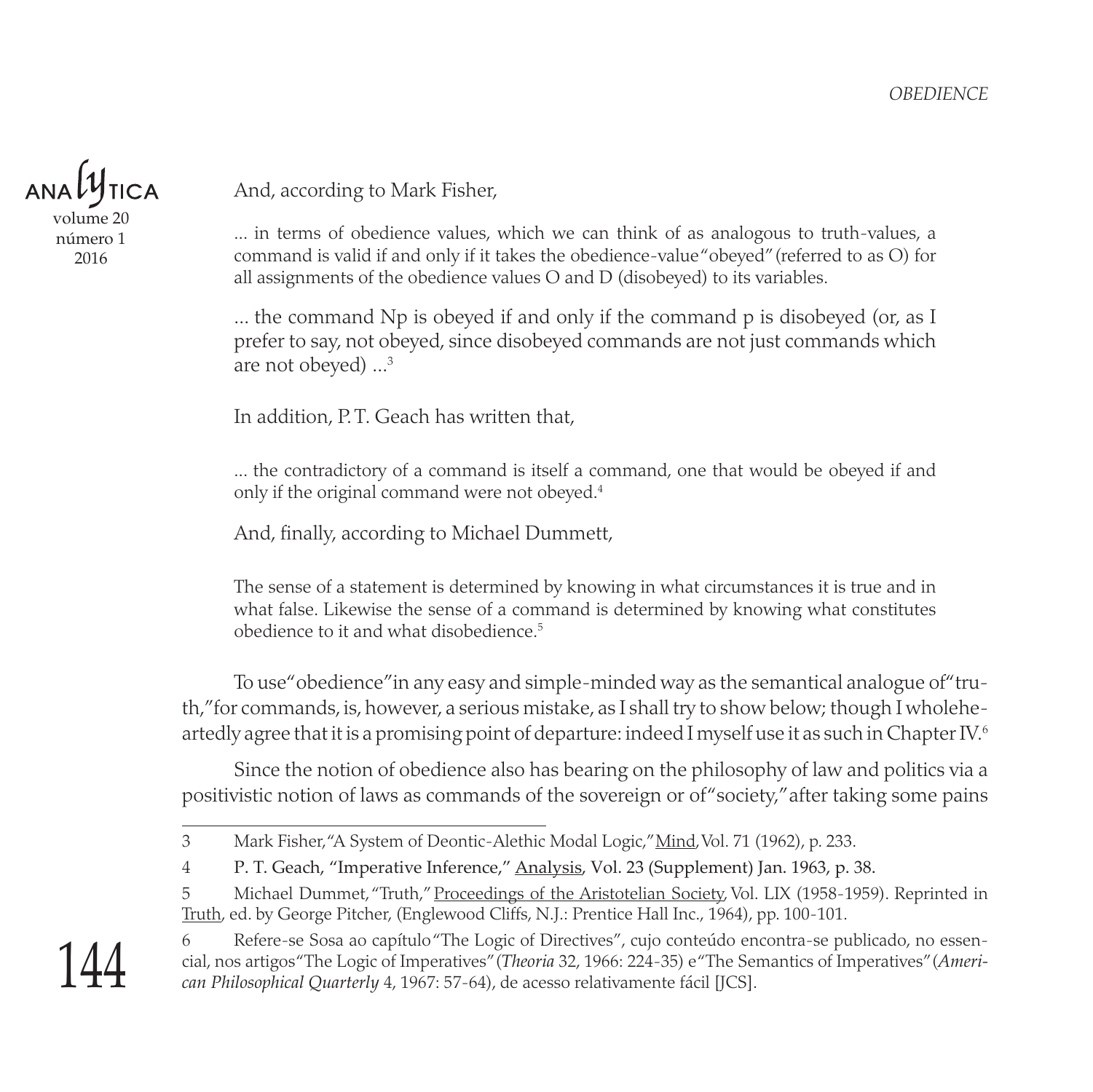to get clear on its precise analysis I shall then try barely to point to its connection with legal and political philosophy by way of Hobbes's remark that the authority of the sovereign depends on the obedience of his subjects;<sup>7</sup> and, finally I shall also try to show, by making reference to my analysis, that the notion of obedience will not (in any straightforward fashion) do for imperative logic what the notion of truth does for indicative or assertoric logic.8 The related notions of "carrying through (a resolutive)" and of "following (a rule)" will also be discussed.

volume 20 número 1

2016

**1.** Consider the following contexts:

(i) You did not obey the Sarge's order! That means three days for sure.

(ii) You did not obey the Sarge! etc...

(iii) Good citizens obey the laws of their country. Good children obey the rules of their home, school, etc.

(iv) Sally is a very obedient child.

Taking these in order we find that one can obey an order, a person, or a law or set of laws and that one can also be obedient. Hobbes, a legal positivist, thought that the obedience talk in the third context could be logically reduced to (analyzed into) that of the first context. For the moment I shall only record my belief that senses of obedience used in (ii) and (iv) can be reduced to those used in (i) and (iii). The further reduction of (iii) to (i) is an interesting and controversial question in the philosophy of law which will not be taken up here.

My announced belief really needs no defense; a full statement of it should carry its own justification.

The "obedience" of (ii) is reducible to that of (i): to obey a person on an occasion is to obey an order or command which he addressed to one.

<sup>7</sup> See Hobbes, Selections, ed. by F. J. Woodbridge (N.Y.: Charles Scribner's Sons, 1930), e. g., pp. 340- 341, 375.

<sup>8</sup> Though, as I try to show later, a narrowed down, more precise concept (which might even be called a rational reconstruction of the concept of obedience) does prove helpful in the construction of a logic of directives.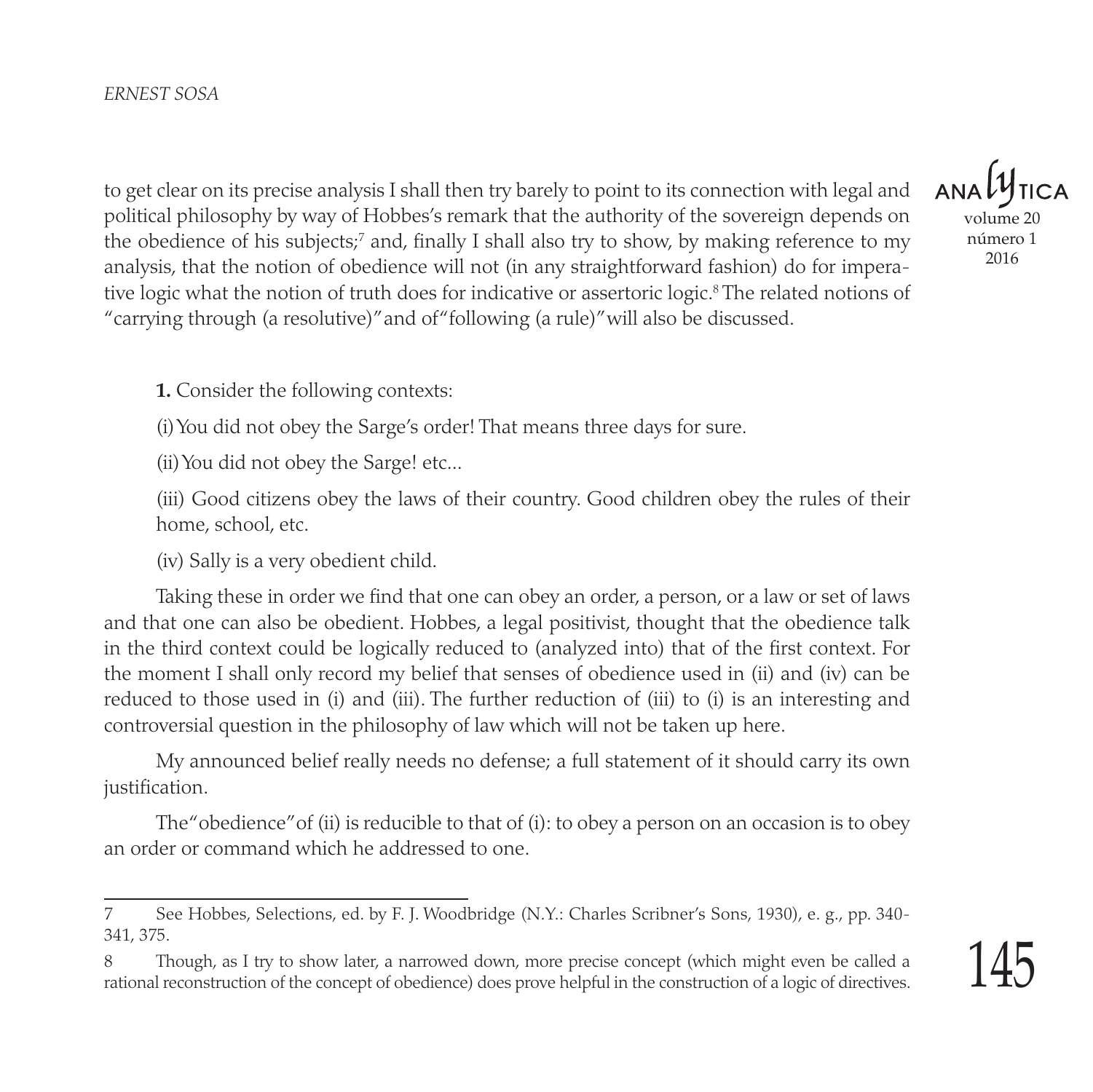## $ANDU$ **TICA**

volume 20 número 1 2016

The "obedience" of (iv) is reducible to those of (i) and/or (iii): to say that a person, i.e., a child, soldier, and so on, is obedient is to say that in an overwhelming preponderance of types of cases he obeys or would obey the orders of his superiors and the laws and rules binding on his station.

**2.** Since what I have to say can easily be extended to more complicated, hypothetical, disjunctive, negative, etc., commands my analysis begins with the simple, straightforward paradigm: "Close the door!" Let us name the addresser of the command "X" and the addressee "Y." Now what is it that constitutes obedience to X's command? Our first candidate is that it is Y's closing the door. But Y's closing the door, when? Would Y's closing the door a day before count? Absurd! Only Y's closing the door after the command has been given will count. But will Y's closing the door two years later count? Absurd! Only Y's closing the door within the time either explicitly of contextually indicated (in this case a few minutes) will count. Now will Y's crossing the street and closing the neighbor's door count? Probably not. In any event, I must close the door explicitly or contextually indicated. In general, the action done must be done within certain explicitly or contextually indicated spatial limits — this includes of course cases like the one now under consideration, where the space is indicated via a specified object, i.e., the door.

In view of the above remarks let us change our command to "Y, close the door at j!" making the spatio temporal requirements explicit through "*j*," which stands for the "juncture." Our second candidate for an explication of obedience now is: Y's closing the door at j. This too is objectionable. Consider a fictional situation. The officer in charge of a training session addresses a student by the back door with the order: "Mr. So-and-so, will you close the door, please?" Mr. So-and-so, who has already felt the chill coming through the open door, was preparing himself to close it anyway; furthermore, because of an ear infection he was temporarily deaf and thus unable to hear the officer. (Afraid that his proneness to such infections would disqualify his from pilot training, he had kept his illness to himself and continued to attend classes as normally; he had trained himself to read lips and was proficient at it, but his head was turned when the instructor gave the order, and so forth.) Here Mr. So-and-so closes the door at j but he does not obey the order that he close the door at j.

The third proposal which immediately suggests itself for the logically necessary and sufficient conditions for Y's obeying X's order that he close the door at j is that Y close the door at j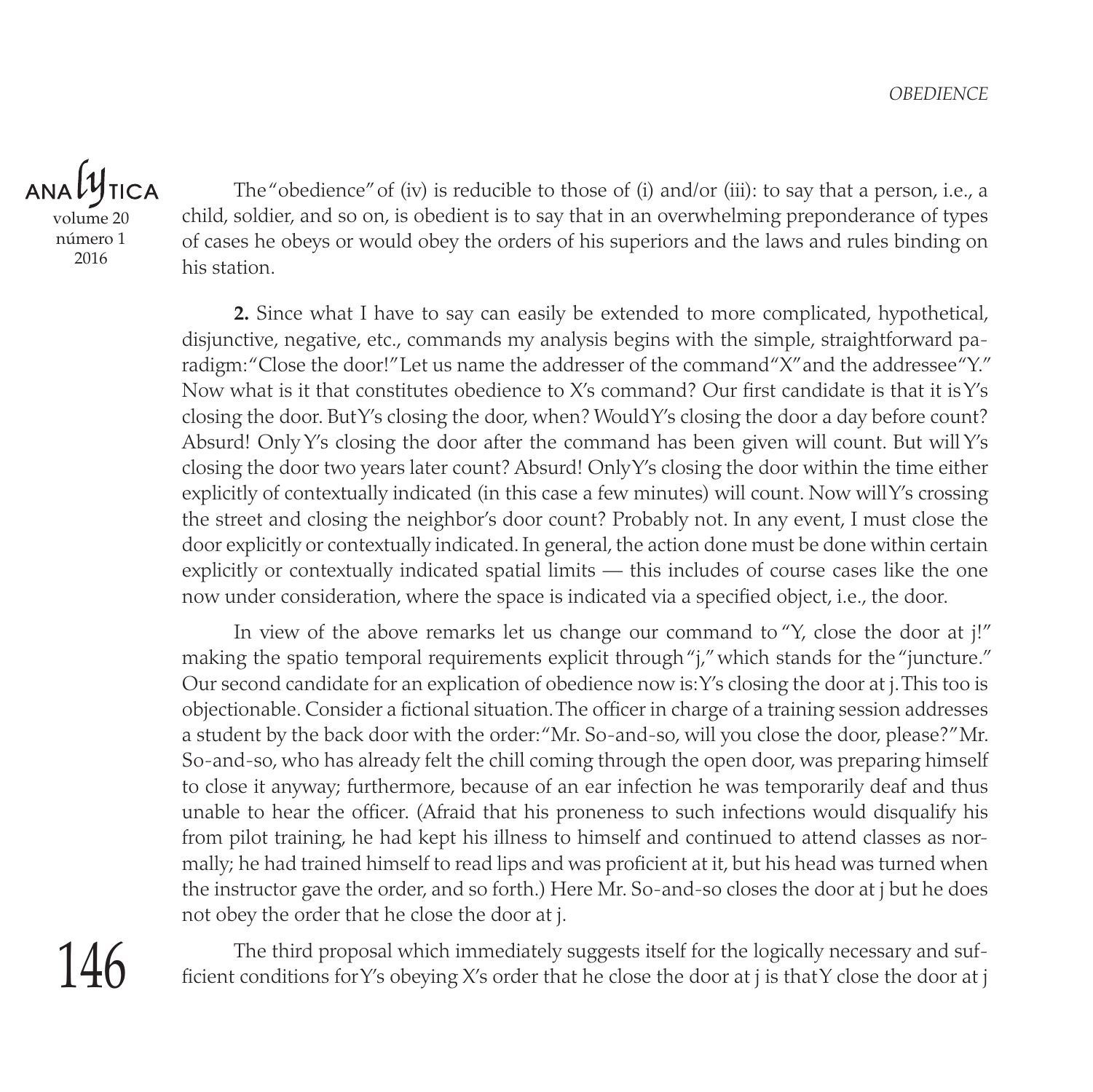#### *Ernest Sosa*

and that he be aware that X had given an order. But this also must be rejected. Counterexample: A prisoner of war tries to escape in an enemy uniform. As he self-consciously and impatiently paces the platform while awaiting his train, an officer happens by and barks a loud order at him. Nervously, all he can come up with is a stiff salute. To his surprise, the red-faced colonel turns his back and precariously struts away with his tipsy female companion. Was the command "Salute, you pig! Don't you see my rank?" obeyed? Of course not. The difficulty is that the escaped prisoner, while aware that the colonel had given an order, did not understand it.

A fourth analysis arises directly from the immediately foregoing remarks. Y obeys X's order that he do A at j, if and only if he is aware of this order, understands it, and does do A at j. Consider a fourth story. Mother to Johnny: "Don't you play with Bobby Jones again! He has a dirty mouth." Johnny hears the command, understands it and never again plays with Bobby Jones. The reason why he never does, however, is not what his mother told him but only his big fight with Bobby just that morning. Furthermore, if they had not fought, then, other things being equal, he would have continued to play with Bobby regardless of what his mother said. Here I think that without violating ordinary language, we have a choice between saying that Johnny obeyed, but only because of his fight, and saying that Johnny did not really obey at all. Exhibiting a proper logico-philosophical abhorrence of ambiguity, I shall now discard the former alternative*,* thus beginning with the logical <u>reconstruction</u> of the concept of obedience.<sup>9</sup> In view of this move our fourth analysis too must be abandoned.

The word "reason," which occurred in the fourth analysis, provides the clue for our fifth one: Y obeys X's order that he do A at j if and only if he is aware of this order, understands it and does A at j for the only reason that X gave the order. St. Bernard must have been working on a notion of obedience somewhat like this one when he wrote to Adam:

Was it willingly or unwillingly that you went forth? If it was willingly then it was not from obedience.10



<sup>9</sup> The reconstruction that I do in my analysis does not really essentially affect the grounding for my animadversions on obedience as an analogue of truth for the logic of directives. If I am right I am right on any acceptable analysis of the ordinary concept of obedience.

<sup>10</sup> From Anne Fremantle, The Age of Belief (N.Y.: The New American Library, 1955) p. 101.

<sup>147</sup>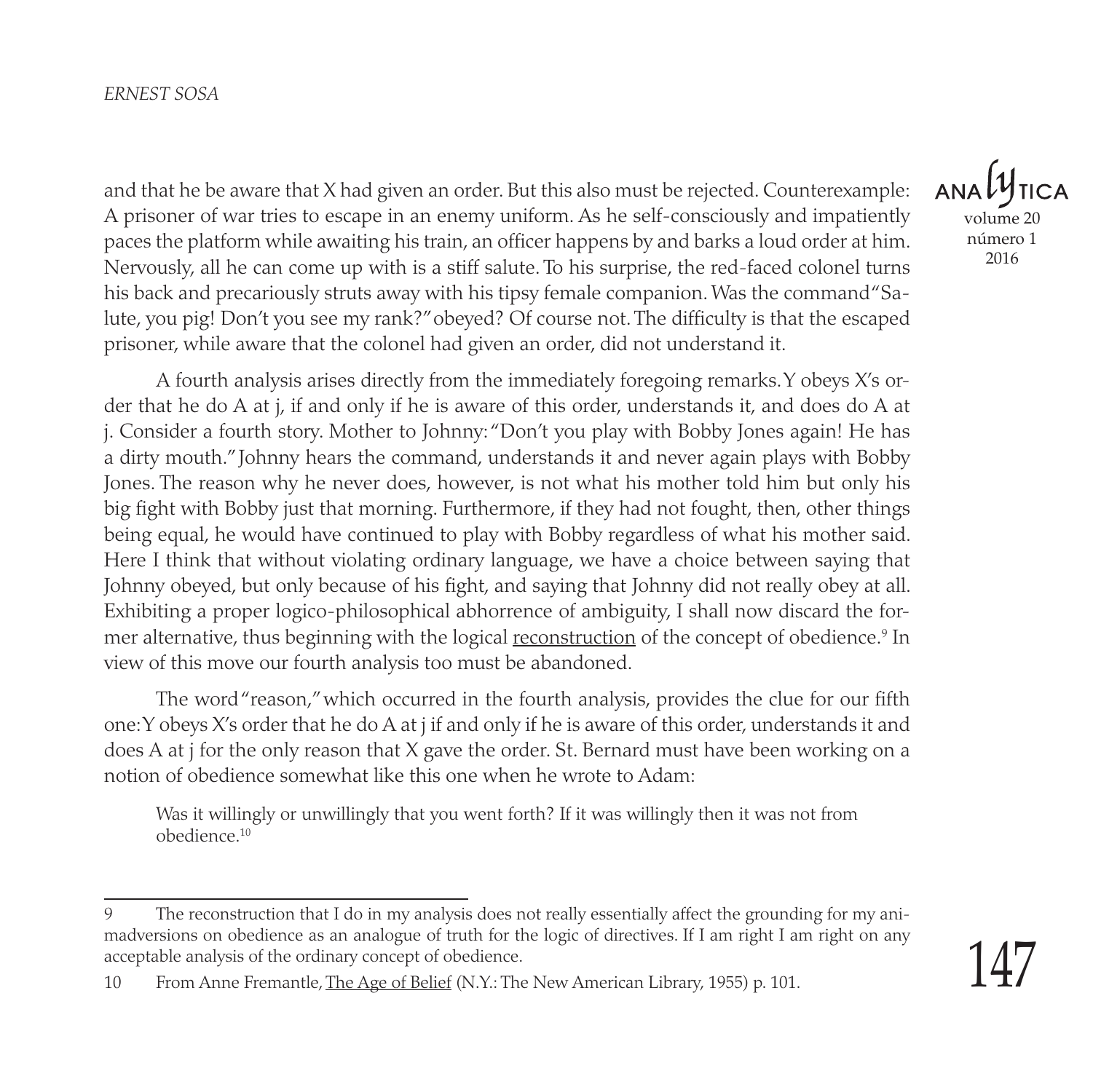## $ANA}$ **TICA**

volume 20 número 1 2016

If we take his "willingly (done)" to mean "done because one wants to do it (among perhaps other reasons)," then it is clear he must have had a notion of obedience like the one now under consideration. I next confront this notion with a counterexample: Johnny is watching television after dinner. Mother's piercing shout from the kitchen explodes his make-believe world: "Johnny, go do your homework!" Now Johnny, who had completely forgotten about his homework, considers the prospect of facing Miss Jones without it the next day, recognizes its grimness and reluctantly marches off to his bedroom and his books. It is important to remark also that his mother's order had its part in the motivation of Johnny or would have had if the thought of Miss Jones's dissatisfaction had not been enough. Johnny is well aware that his mother's giving an order is a good reason for doing that which she orders: not doing it has dire consequences. (Just as a few years later he will come to recognize that the streets's being ice is a good reason for driving slowly: not doing so has dire consequences.) Surely in such a case Johnny does obey his mother: the coup-de-grâce to our fifth analysis.

From the ashes of the previous five proposals rises a sixth one: Y obey X's order that he do A at j if and only if while aware of this order and understanding it, he does A at j, and the fact that X gave the order is itself for him a reason to do A at j even though it may not be his full or even partial reason on that particular occasion.

Objections crowd in:

(i) In order to mortify  $P_y$ ,  $P_1$  decides to do everything  $P_2$  tells him, but only for the above reason. Does he then obey  $\rm P_2'$ s order that he do A at j if he is aware of it, understands it, does A at j, and the fact that  $\mathrm{P}_\mathrm{2}$  gave the order is the reason why he does A at j but only for the deeper reason that he wants to chagrin  $P_3$ ?

(ii) Johnny, now in his late teens, feels totally independent from his parents and is eager to show it. But his mother has had a severe heart attack and must not be upset. Here letting "Johnny" = "Y" and "Johnny's mother" = "X," by fitting this against our sixth analysis, we see that Johnny obeys his mother's order that he do A at j even though his deeper reason for doing A at j is "not to upset her." Are we willing to countenance this?

My answer to both questions is: Yes. And, as is more obvious in proposed counterexample (ii) than in (i), this answer is not a cognitive one but rather constitutes a proposal, a proposal on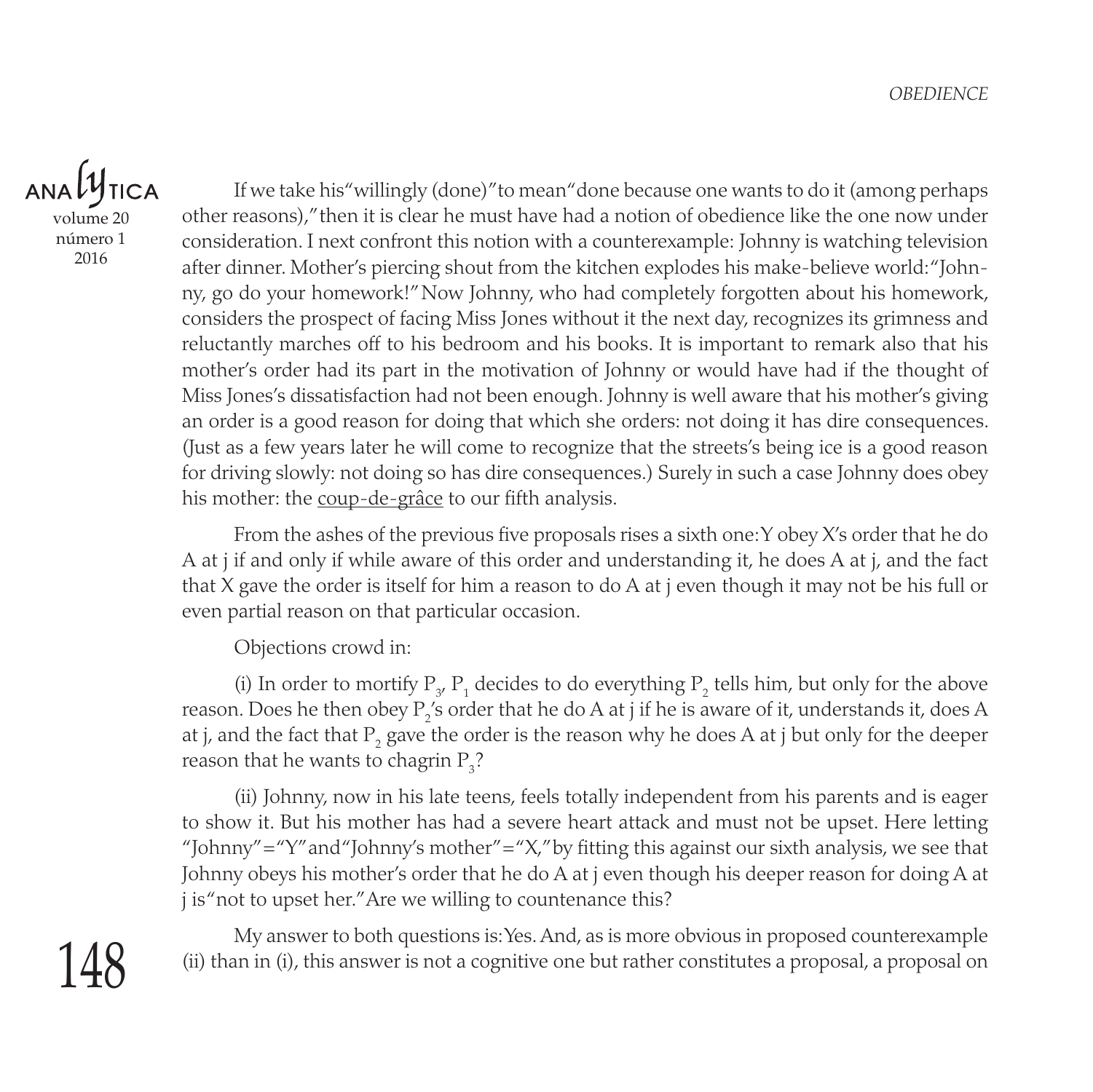#### *Ernest Sosa*

our usage of "obey." Through the fifth analysis my main aim was to capture general usage; but we have now reached the point where general usage can no longer keep abreast of philosophical distinctions, where full-scale rational reconstruction can properly begin. Notice that in both cases, (i) and (ii), we can preface talk about  $P_1$  or about Johnny's deeper reasons for acting as he did by saying:"He didn't really obey …, ( $\mathrm{P}_2$  or his mother, as the case may be)";"He was only trying to ... (Upset  $P_3$  or keep his mother calm, respectively)." But it seems to me that we can with equal linguistic propriety say: "His only reason for obeying was that it would ... (upset  $P_3$ ) or keep his mother calm, as the case may be)." Since to keep both usages would be to condone ambiguity, I reject the first and adopt the second: a decision embedded in our sixth analysis.

Two points before I start on the concluding analysis of the notion of obedience:

(i) The point that obedience requires that the simple giving of the order be a reason for the person obeying is reflected in the fact that the rebellious teenager's "Why should I?" is really a questioning of the status of an utterance as a command and thereby a challenge to the authority of the addresser, usually his parent. In early stages of the game "Because I say so" reasserts the authority of the parent and the status of his utterance as a command. Not long after the "Why should I?" begins to be asked, however, "Because I say so," is no longer satisfactory; other reasons have to be given. At roughly that point such utterances lose the force of commands and become recommendations or pieces of advice. And in parallel fashion they are no longer obeyed, disobeyed, or not obeyed, but followed or disregarded, taken or rejected, and so on.

(ii) Throughout our discussion we have taken it as obvious that obedience can take place only through voluntary action; that if, e.g., one's arm is forcibly raised by another without regard for one's will this automatically disqualifies that physical event from constituting obedience.

The sixth proposal advanced, though obviously much more adequate than any of the others is, however, still not adequate enough, something the following two counterexamples may bring home to the reader.

Ring leader, X, to revolutionaries: "Tomorrow you shall arise at 2 a.m. After that you shall watch for my signal from the light house." Member Y goes to his place and sets the alarm clock for 2 a.m., secure in the knowledge that with its ring he will automatically jump out of bed. And so it occurs. Did he obey X's first command?

 $ANDUV$ volume 20 número 1 2016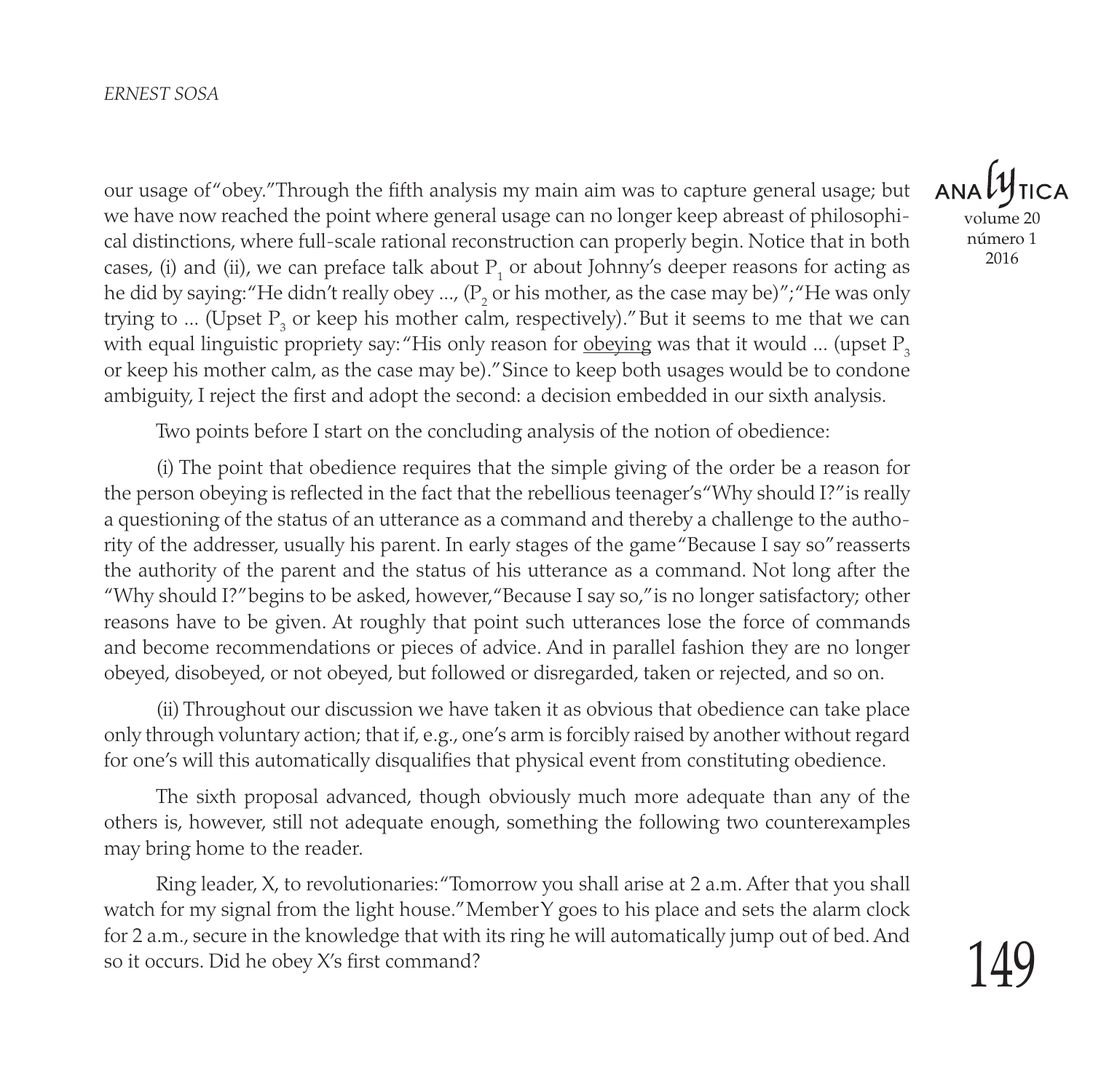## $ANDU$ **TICA**

volume 20 número 1 2016

X, officer in charge of materiel to a subordinate,  $Y:$  "On June  $1<sup>st</sup>$ , two months from now, order three hundred flares." Y immediately sets down a reminder in the order book from which he works day by day. On June  $1<sup>st</sup>$  he goes to the book, notes the entry about the flares and proceeds accordingly, although he has totally forgotten the fact that X gave him an order to that effect. Does he obey X's order?

If we respond affirmatively to either of the foregoing questions, as surely we must, my sixth proposal collapses. For in neither of the examples just presented is it the case that Y acts while aware of the order. Indeed, in the first example he doesn't even act (voluntarily or intentionally). Reflex "action," as well as habitual "action," is a paradigm case of non-voluntary "action." Once again we find our exit from the maze blocked. But an interesting observation offers renewed hope: May it not be that reasons and action are not directly connected, but only by way of decision?

First let me try to clarify my question. Put another way it reads: In doing something for reasons, must one be aware of the reasons at the time one does what one does? May one not do something for reasons if one had reasons for deciding to do what one does even though at the moment of action one may be unconscious of them, and may even have temporarily forgotten them?

Suppose that after watching a traffic safety program I decide to carefully brush all the snow off the back window of my car when this is required. How a few weeks later as I absentmindedly but hurriedly go through my morning routine, since I am late, my wife says to me: "Why are you so careful and thorough? We are already late you know." To her question I reply: "Because (or, "My reason is that) I don't want to have a bad accident." Notice again that what I did was habitual, absentminded; and yet I still had reasons for it, the reasons which prompted me to take the decision that established the habit.

Similarly, suppose a father says to his young teenager son: "All right, take the other car to school on winter mornings. But clean the back window!" (Sotto voce grumble: "... otherwise I'll have to retract my permission!") Now If Girlfriend asks the question which in the foregoing example Wife asked, the hones answer would be: "Because Father told me to." Again the window-cleaning had become habitual, absentminded; yet, it constituted obedience to an order.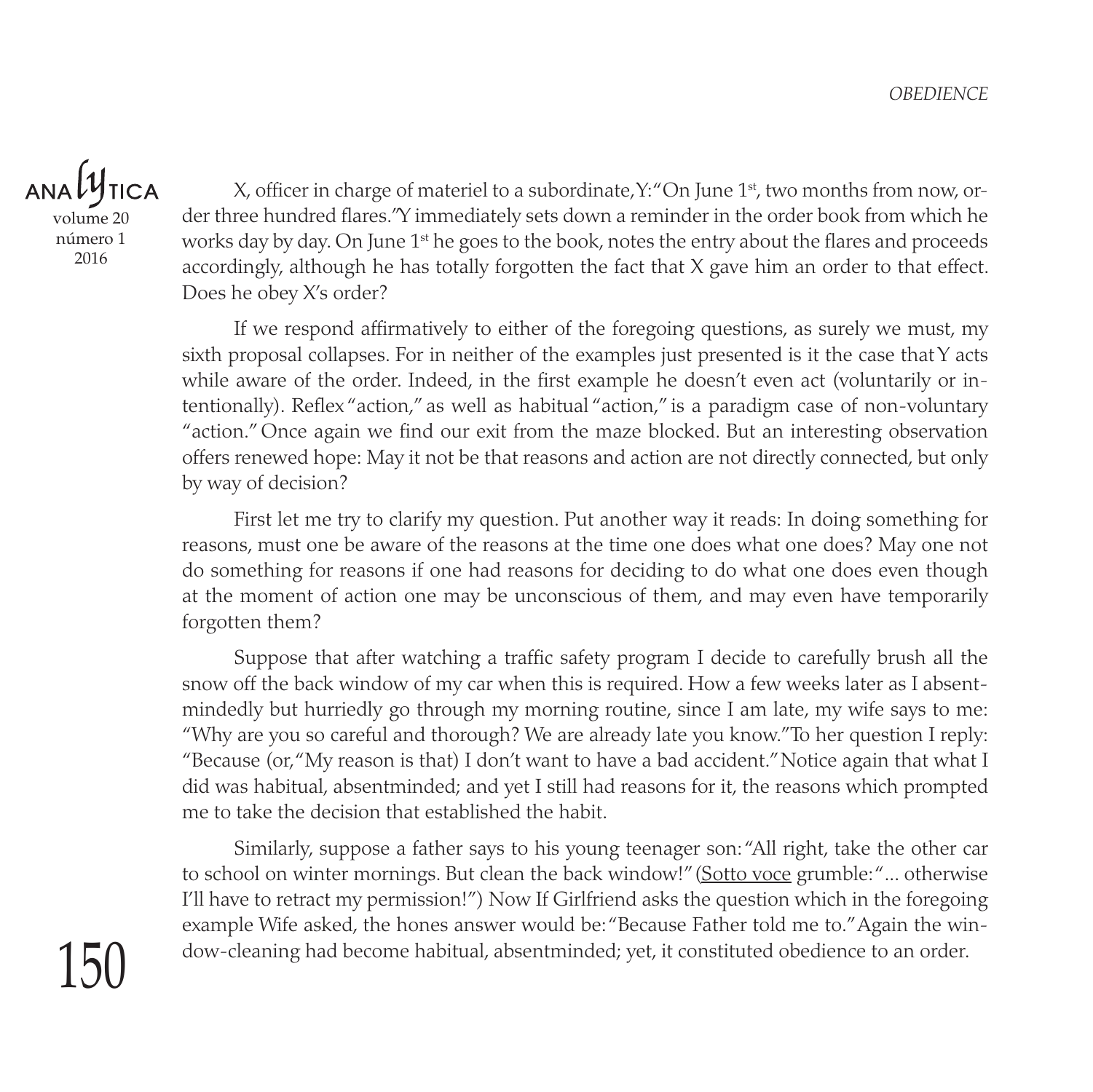Of course there is a point after which the habit is just habit and behavior fitting under it is not engaged in for any reason, but only out of habit. One might well want to reserve the word "habit" for one's disposition after that point and not before: before, one's actions of that type (cleaning the back window) were absentminded but not habitual; they couldn't have been habitual if there were reasons for them. Be that as it may, the point I wish to establish cuts across it; the point is that one can do something for a reason while not at that moment aware of the reason. The important thing is that for one's decision to do it there were reasons and that such decision had a direct bearing on one's doing it. Now a decision can have direct bearing on behavior in one of two ways:

(i) Rational bearing: the decision leads to the setting up of other reasons which the agent knows will lead to his doing that which he has decided to do. Take, for example, the case of the materiel clerk ordering the flares.

(ii) Causal bearing: the decision leads to the setting up of causes which the agent knows will lead to his doing that which he has decided to do. Take, for example, the case of the revolutionary arising at 2 a.m.

As a result of these considerations I advance as my final proposal:  $\chi$  obeys  $\chi$ 's order that he do A at j if and only if he was at some time or other aware of the order and understood it; he does A at j: and the fact that X gave the order is itself for him a reason to do A at j. (In reading this the broad conception of reason which emerges from the discussion just above should be borne in mind.)

Or, preferably, one might load the results of the first three analyses into the very concept of commanding, and thus bring the discussion here into line with what was said on p.  $[1]^{11}$ . And then my final proposal would be expressed as:

<u>Y obeys X's order that he do A at j if and only if he does A at j and the fact that X so comman-</u> ded him is itself for him a reason to do A at j. (In reading this the broad conception of reason which emerges from the discussion just above should be borne in mind.)

**ANA** volume 20 número 1 2016

<sup>11</sup> Falta a indicação da página [JCS].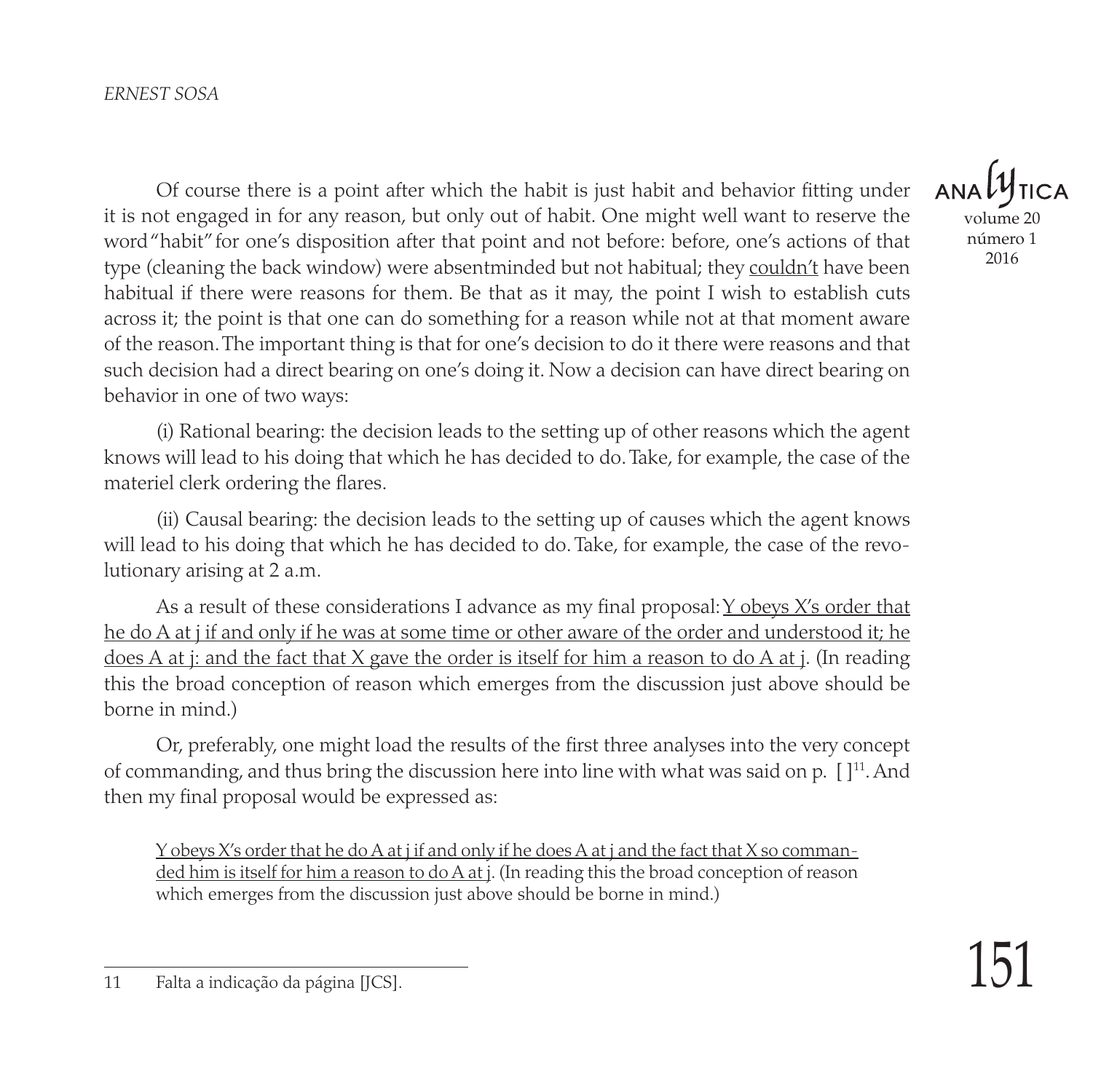### $ANDU$ **TICA**

volume 20 número 1 2016

**3.**<sup>12</sup> Hobbes wrote that the authority of a ruler rests on the obedience of his subjects.<sup>13</sup> Now it is notorious that Hobbes did closely associate (if he did not conflate) authority and power. And while his assertion is perhaps controversial as it stands, it may be possibly be less so once one substitutes "power" for "authority." The concept of obedience must be understood, however, before this is fully grasped. Indeed, on most of the earlier analyses of that concept discussed above, Hobbes's remark would be patently false. This is brought out by the example of the omniscient scientist who predicts in some detail the acts of the subjects of a certain kingdom. Having made allowance for this in arriving at his predictions he issues the orders which correspond to what people will do anyway. The subjects's actions then conform nicely to the scientist's orders, of which they are aware; and thus on some notions of obedience, they obey the scientist. Are we then to say that the latter has great power or authority?

On the other hand, other notions of obedience are too narrow, too restrictive. Take our analysis five as an example. If we accept it, very few rulers would on our view have any power at all. For it is well known that laws become, after a while, habitual, and are adhered to quite perfunctorily and absent-mindedly.

Now it seems to me that the final analysis of obedience discussed above does do justice to Hobbes's insight. For, a ruler has authority or perhaps political power (or at least what we might call direct and real authority or political power) over his subjects if and only if his dictates constitute reasons for fashioning behavior this way rather than that even if said subjects do not have his dictates in mind at every moment of their active lives. His dictates's having an influence on their conduct via decisions which initiate patterns of behavior either rationally or casually controlled, is surely enough.

**4.**14 As we noted above, Strawson, Geach, Fisher and Dummett all seem to consider obedience as the analogue of truth for the logic of imperatives. I shall now record some considerations which seem to me to constitute stumbling blocks in that approach.<sup>15</sup> A proposition

<sup>12</sup> Por equívoco de numeração, consta o número 2 no original [JCS].

<sup>13</sup> See the references provided on p. 43, supra [Refere-se à nota 6 desta edição [JCS]].

<sup>14</sup> Por equívoco de numeração, consta o número 3 no original [JCS].

<sup>15</sup> Though as will become clear below I am in complete agreement with the spirit of their proposal, and